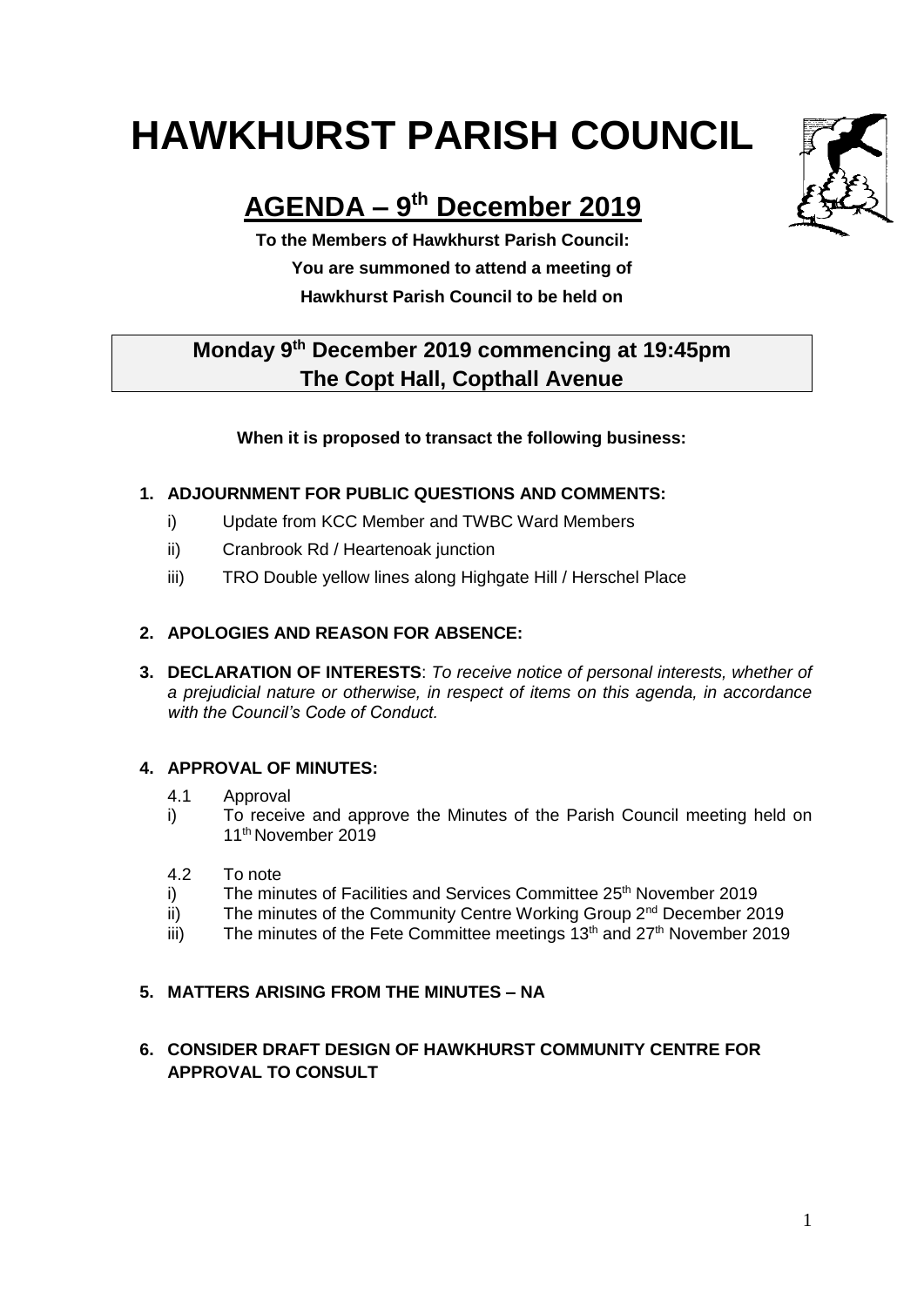#### **7. PLANNING**

#### 7.1 Planning applications to be considered

| <b>No</b> | <b>Application</b><br><b>No</b> | <b>Proposal</b>                                                                                                                                                                                                                  | <b>Location</b>                                                              |
|-----------|---------------------------------|----------------------------------------------------------------------------------------------------------------------------------------------------------------------------------------------------------------------------------|------------------------------------------------------------------------------|
|           | 62 19/02952/Full                | Provision of a track to provide access                                                                                                                                                                                           | Farm,<br><b>Beals</b><br>Green<br>Heartenoak<br>Road,<br>Hawkhurst, TN18 5EU |
|           | 63 19/03225/TPO                 | Trees: Eucalyptus $(T1)$ – Reduce by 8 – 10 Pinners, Ockley<br>metres and clear and dead wood, dying and Hawkhurst, TN18 4DP<br>low vigor and broken branches at the bottom<br>of the tree                                       | Road,                                                                        |
|           |                                 | 64 19/03169/FULL Demolition of garage and erection of three Buckhurst<br>bay garage with shed and log store                                                                                                                      | Road<br>Horns<br><b>Hawkhurst Cranbrook Kent</b><br><b>TN184Q</b>            |
|           |                                 | 65 19/03308/FULL Demolition of detached garage and erection Perchance, High Street,<br>of side and front extensions, plus removal of Hawkhurst TN18 4JP<br>front projection and external landscaping;<br>addition of roof light. |                                                                              |

7.2 Planning information on file

#### 8. **MATTERS FOR FURTHER DISCUSSION:**

- 8.1 Update on TWBC draft Local Plan verbal update
- 8.2 Updated on Council budget 2020/21 report
- 8.3 Appointment of sub-contractors for Hawkhurst Community Centre project report
- 8.4 Street light electricity contract update at meeting
- 8.5 Hawkhurst 10K project outline report
- 8.6 Fire proof cabinet, audit requirement report
- 8.7 Children's Centre use of KGV sports pavilion report
- 8.8 Hawkhurst in Bloom 2020 meeting report
- 8.9 Parish Councillor Allowances for 2019/20 report
- 8.10 KALC Community Awards 2020 report